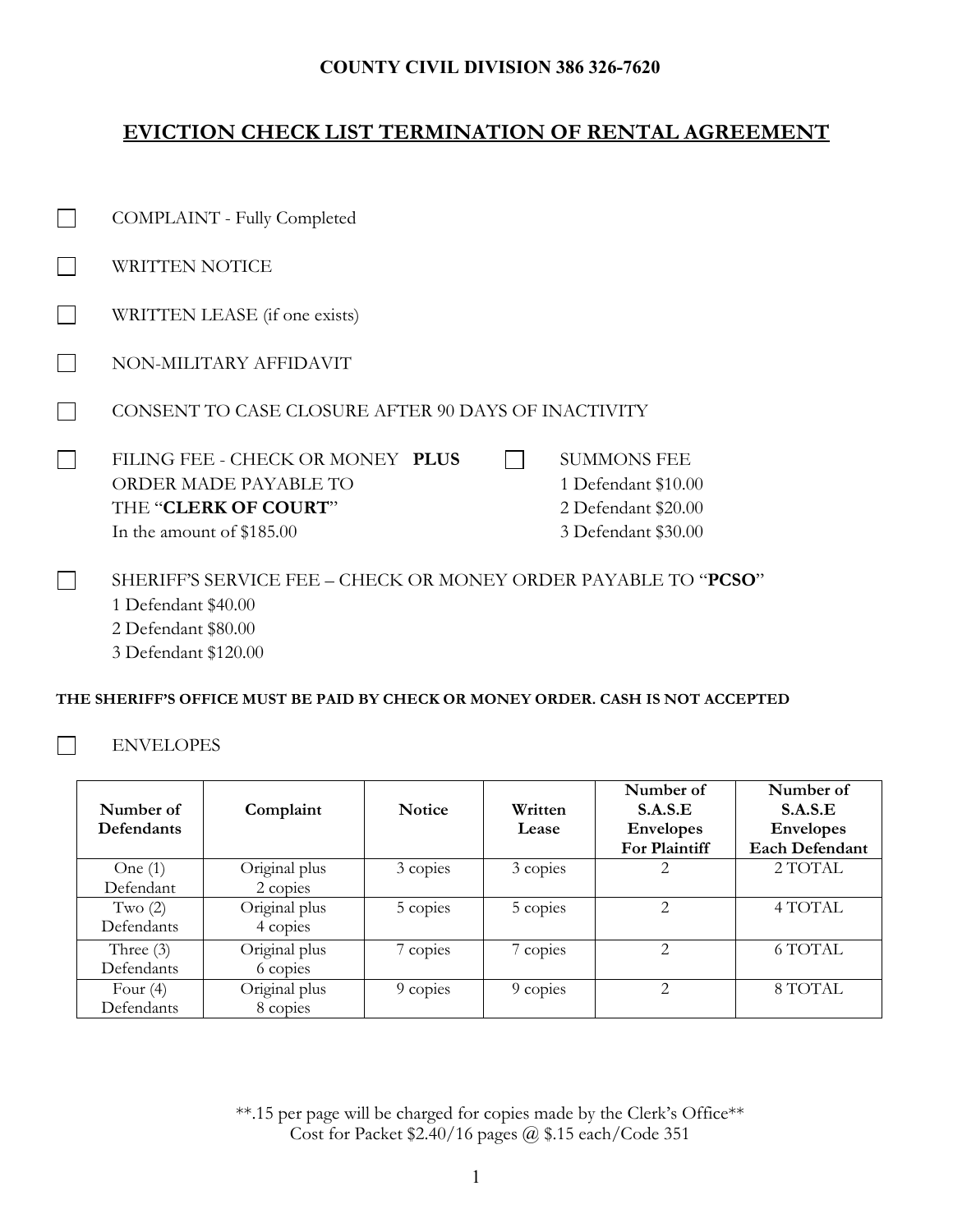

**NOTE: The Clerk's Office cannot give legal advice to you or interpret the law for you. Information regarding evictions may be obtained from the Florida Statutes Chapter 83. You can link to this information by visiting our website at clerk.putnam-fl.com**

## **15 DAY NOTICE OF TERMINATION INSTRUCTIONS** (Residential Use Only)

- 1. This is the proper notice for a tenant that is no longer under a written lease or at the end of the lease term when you have made the decision you no longer want to rent to this tenant.
- 2. The notice must be filled out in full. You will need complete names and address of everyone with whom you have an agreement. Place these names on the top line.
- 3. Fill out the complete address of property from which the person(s) is/are being evicted.
- 4. Fill in the number of days that they have to vacate the property. There must be at least 15 days, but it can be more than 15. (If you have a written agreement that says you will give more than the 15 days required by Florida Statute you should honor your agreement.)
- 5. Put date by which they have to vacate on the line that says "to wit: \_\_\_\_\_\_". This should be the day that the rent is due. **The Florida Statutes clearly state that this notice must be given at least 15 days before the next rent is due. The date of delivery of the notice is not counted in the 15 straight calendar days.**
- 6. Put the date you are giving this notice and sign your name.
- 7. Put how this notice was served (such as "John Smith", or "posting on front door"). Date it and sign your name again.
- 8. Give this notice to the tenant or post it on the front door of the residence.
- 9. VERY IMPORTANT: You must keep an exact copy of what you have given to the tenant. If you have to file an eviction you will need this to be part of your case.
- 10. If an eviction is to be filed, you may find instructions in our office or on our website (clerk.putnam-fl.com).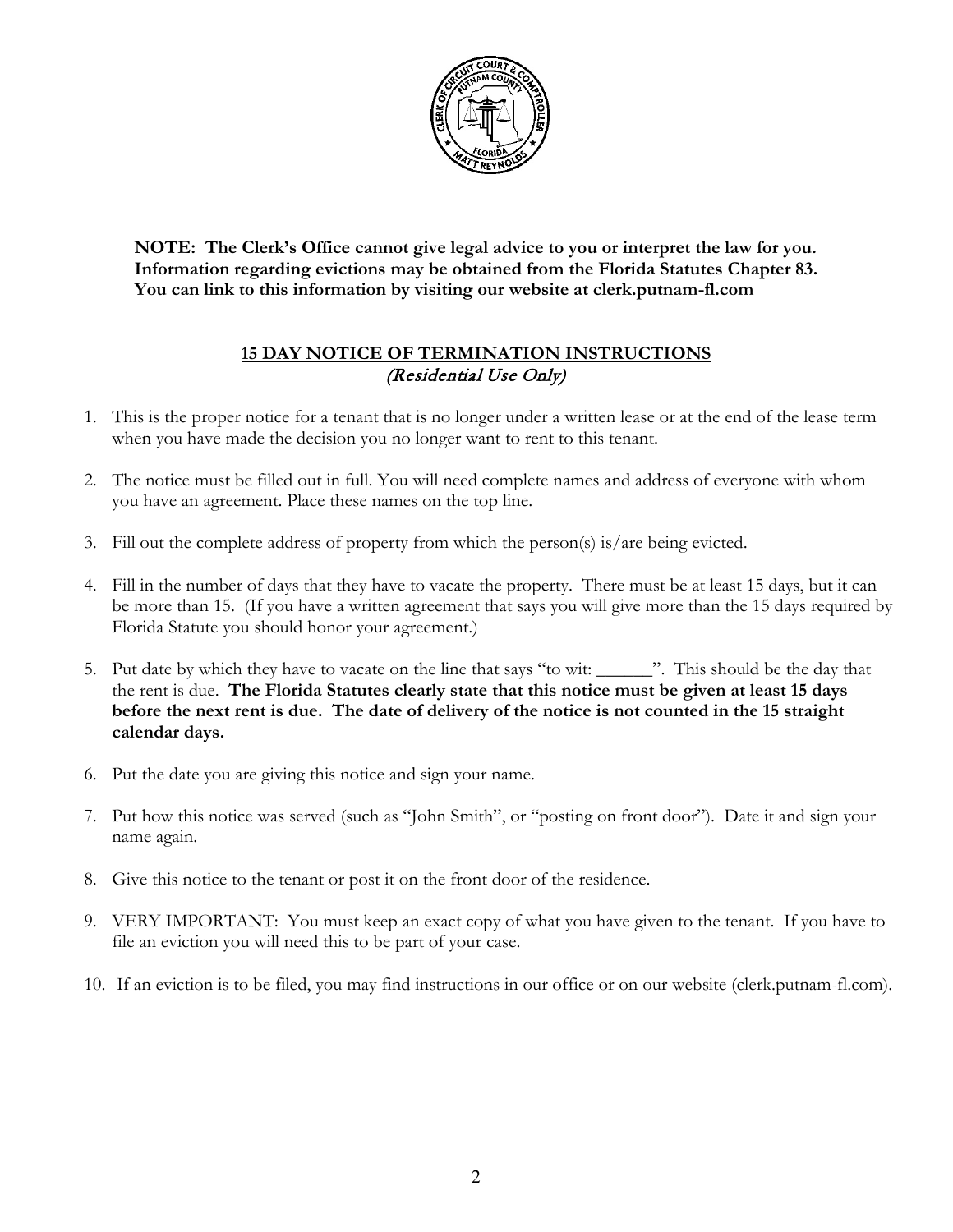## **NOTICE OF TERMINATION OF TENANCY**

| TO:<br><u> 1989 - Johann Barbara, marka a shekara tsa 1989 - An tsa 1989 - An tsa 1989 - An tsa 1989 - An tsa 1989 - An</u><br><u> 1989 - Johann Barbara, margaret eta idazlea (h. 1989).</u>                                                                                                  |                                         |                           |
|------------------------------------------------------------------------------------------------------------------------------------------------------------------------------------------------------------------------------------------------------------------------------------------------|-----------------------------------------|---------------------------|
| YOU ARE HEREBY NOTIFIED that your tenancy is hereby terminated and you are to remove yourself from the<br>property described as:<br>A complete address must be provided (St. Dr. Ave.) lot #, city, state, and zip code                                                                        |                                         |                           |
| Putnam County, Florida, and deliver possession to the undersigned within ______ days from the date of delivery of<br>this notice, to wit: the $\_\_\_\_\$ day of $\_\_\_\_\_\_\_\_\_\_$ 20 $\_\_\_\_\_\_\_$ .                                                                                  |                                         |                           |
| This notice served on $\frac{20}{20}$ .                                                                                                                                                                                                                                                        |                                         |                           |
|                                                                                                                                                                                                                                                                                                |                                         | Owner or Authorized Agent |
| Original: Tenant<br>Copy: Owner                                                                                                                                                                                                                                                                |                                         |                           |
|                                                                                                                                                                                                                                                                                                | <b>NOTICE OF TERMINATION OF TENANCY</b> |                           |
| TO:<br><u> 1989 - Johann Barbara, martin da kasar Amerikaan kasar da</u><br><u> 1989 - Andrea Stadt British, amerikan bestean ingilang pada sebagai pada sebagai pada sebagai pada sebagai pa</u><br>the control of the control of the control of the control of the control of the control of |                                         |                           |
| YOU ARE HEREBY NOTIFIED that your tenancy is hereby terminated and you are to remove yourself from the<br>property described as:<br>A complete address must be provided (St. Dr. Ave.) lot #, city, state, and zip code                                                                        |                                         |                           |
| Putnam County, Florida, and deliver possession to the undersigned within ______ days from the date of delivery of<br>this notice, to wit: the $\_\_\_\_\$ day of $\_\_\_\_\_\_\_\_\_$ 20 $\_\_\_\_\_\_$ .                                                                                      |                                         |                           |
| This notice served on $\frac{1}{20}$ . $\frac{20}{20}$ on the $\frac{1}{20}$                                                                                                                                                                                                                   |                                         |                           |
|                                                                                                                                                                                                                                                                                                |                                         |                           |

\_\_\_\_\_\_\_\_\_\_\_\_\_\_\_\_\_\_\_\_\_\_\_\_\_\_\_\_\_\_\_\_\_\_\_\_ Owner or Authorized Agent

**Original: Tenant Copy: Owner**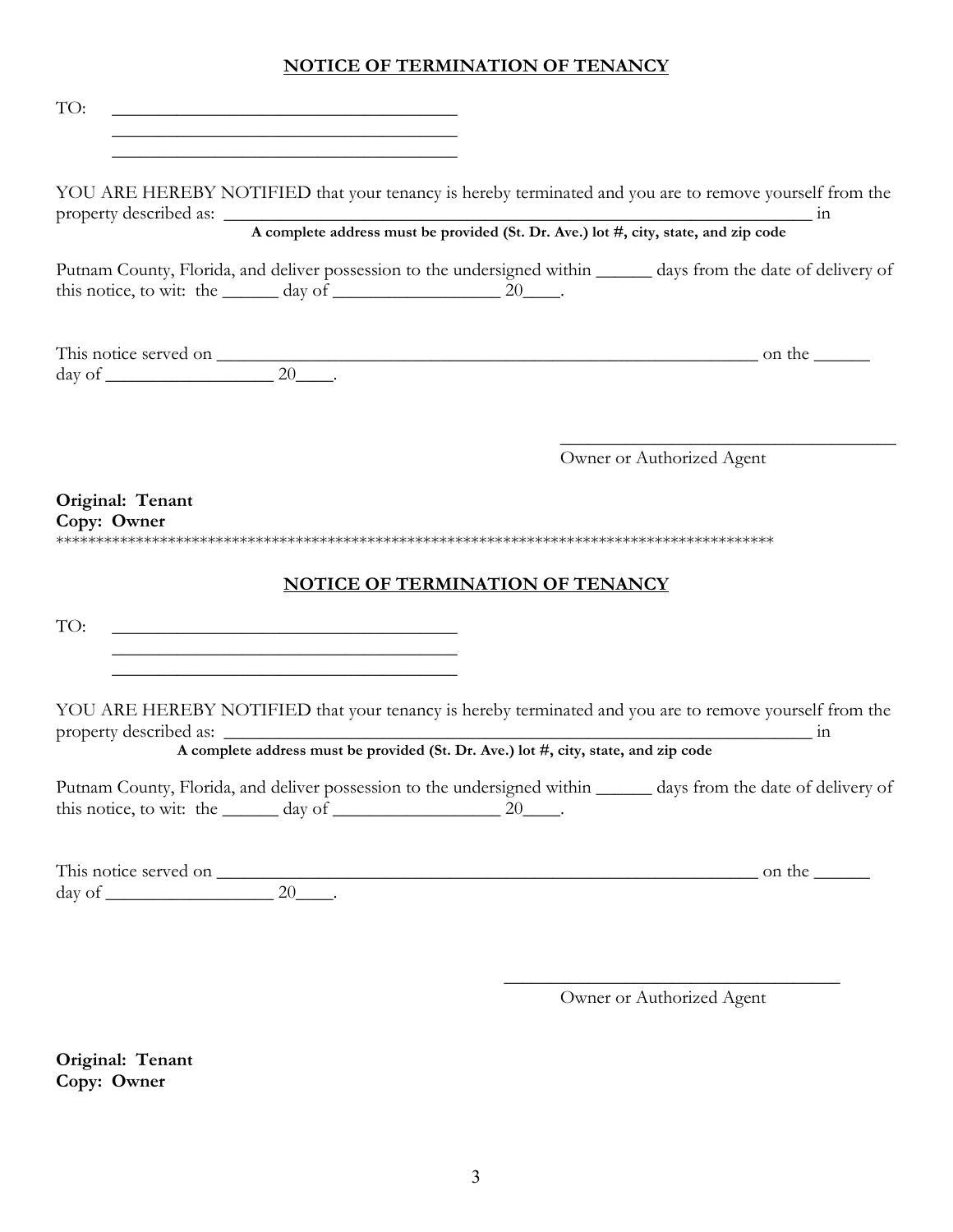

**NOTE: The Clerk's Office cannot give legal advice to you or interpret the law for you. Information regarding evictions may be obtained from the Florida Statutes Chapter 83. You can link to this and other information by visiting our website at clerk.putnamfl.com and looking in County Civil Department.**

## **COMPLAINT FOR EVICTION 15 DAY NOTICE INSTRUCTIONS** (Residential Use Only)

Please note: Property Owners may authorize a Property Manager or another person to act as their agent. If you are a corporation, LLC or LLP please refer to the Florida Statutes as to who can appear. This authorization will allow the agent to complete documents necessary to evict a tenant. This includes the fifteen (15) day notice and the complaint form. If a hearing is scheduled, it is required that the owner or owner's attorney appear for the **hearing.**

- 1. Complete Landlord(s) and Tenant(s) Name. **(Fill in all blank spaces)**
- 2. Indicate the complete physical location of the property from which the tenant(s) is/are to be evicted. **(Include: lot numbers, unit numbers, city, state and zip)**.
- 3. Indicate how Defendant came in possession of property, circle either written or oral, put in the amount of rent that is due per month and the day this rent is due.
- 4. Indicate the date notice was served on the defendant and the date they were to deliver possession.
- 5. The Landlord/Agent(s) may not accept any money after the Eviction has been filed. If the defendant comes to you with money, instruct them to deposit the money with the court. Let them know there is a clerk fee that is attached, which is 3% of the first \$500.00, then 1.5% thereafter.
- 6. The filing fee for removal of tenant(s) is \$185.00. There is also an additional \$10.00 issue fee for each summons that needs to be issued (one summons per defendant). The eviction must be accompanied by:
	- a. The fifteen (15) day notice and a copy of any written rental agreement, if any.
	- b. The original set of documents for the court file and two (2) copies of all documents filed, one for each defendant you are evicting. (Do not include children).
	- c. We will need two (2) self-addressed stamped envelopes addressed for the landlord and each tenant.
- 7. The Sheriff's fee for service of the eviction summons is \$40.00 per defendant.
- 8. Notify the County Civil Division of any tenant(s) vacating the premises after the service of the eviction summons by the Sheriff's Office.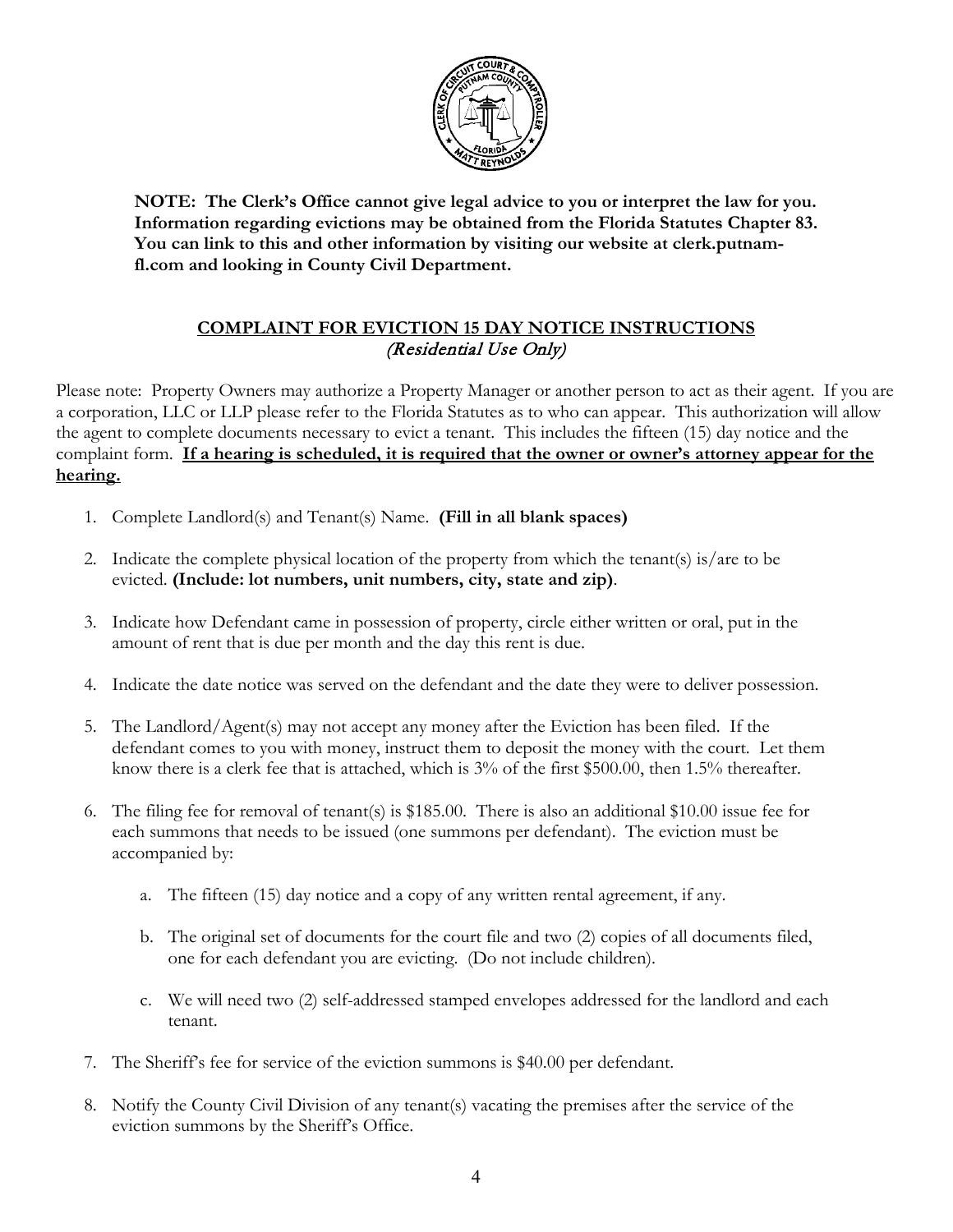### IN THE COUNTY COURT, SEVENTH JUDICIAL CIRCUIT, IN AND FOR PUTNAM COUNTY, FLORIDA

|     | Plaintiff,                                               | DIVISION: |  |
|-----|----------------------------------------------------------|-----------|--|
| VS. |                                                          |           |  |
|     | Defendant,                                               |           |  |
|     | $0.01$ (B) $\pm 1.3$ (H) $\pm 0.0$ $\pm 0.01$ (OH) $0.1$ |           |  |

## **COMPLAINT FOR EVICTION** (Other Than Failure to Pay Rent)

Plaintiff, \_\_\_\_\_\_\_\_\_\_\_\_\_\_\_\_\_\_\_\_\_\_\_\_\_\_\_\_\_\_ sues Defendant, \_\_\_\_\_\_\_\_\_\_\_\_\_\_\_\_\_\_\_\_\_\_\_\_\_\_\_\_\_\_ and alleges:

- 1. This is an action to evict a tenant from real property, located in Putnam County, Florida.
- 2. The Plaintiff(s) own(s) the following described real property in said county:

\_\_\_\_\_\_\_\_\_\_\_\_\_\_\_\_\_\_\_\_\_\_\_\_\_\_\_\_\_\_\_\_\_\_\_\_\_\_\_\_\_\_\_\_\_\_\_\_\_\_\_\_\_\_\_\_\_\_\_\_\_\_\_\_\_\_\_\_\_\_\_\_\_\_\_\_\_\_\_\_\_\_\_ **A complete address must be provided (St. Dr. Ave.) lot #, city, state, and zip code**

- 3. Defendant(s) has/have possession of the said property under an oral / written agreement to pay rent in the amount of \$\_\_\_\_\_\_\_\_\_, payable weekly / monthly, on the \_\_\_\_\_\_\_ day of each \_\_\_\_\_\_\_, a copy of any written agreement being attached hereto.
- 4. Plaintiff(s) served notice on the Defendant(s) on \_\_\_\_\_\_\_\_\_\_\_\_\_\_\_\_\_\_\_\_20\_\_\_, that Defendant's tenancy was terminated and that the Defendant(s) was to vacate the premises and deliver Possession of said premises to the Plaintiff on or before \_\_\_\_\_\_\_\_\_\_\_\_\_\_\_\_\_\_, 20\_\_\_ that Defendant holds over and continues in possession of said premises after the expiration of notice without permission of Plaintiff. A true copy of the Notice of Termination of Tenancy is attached hereto.

**WHEREFORE**, Plaintiff(s) demand judgment for possession of said property against Defendant and removal of Defendant.

| E-Mail: New York Commission and the Commission of the Commission of the Commission of the Commission of the Commission of the Commission of the Commission of the Commission of the Commission of the Commission of the Commis |  |  |
|--------------------------------------------------------------------------------------------------------------------------------------------------------------------------------------------------------------------------------|--|--|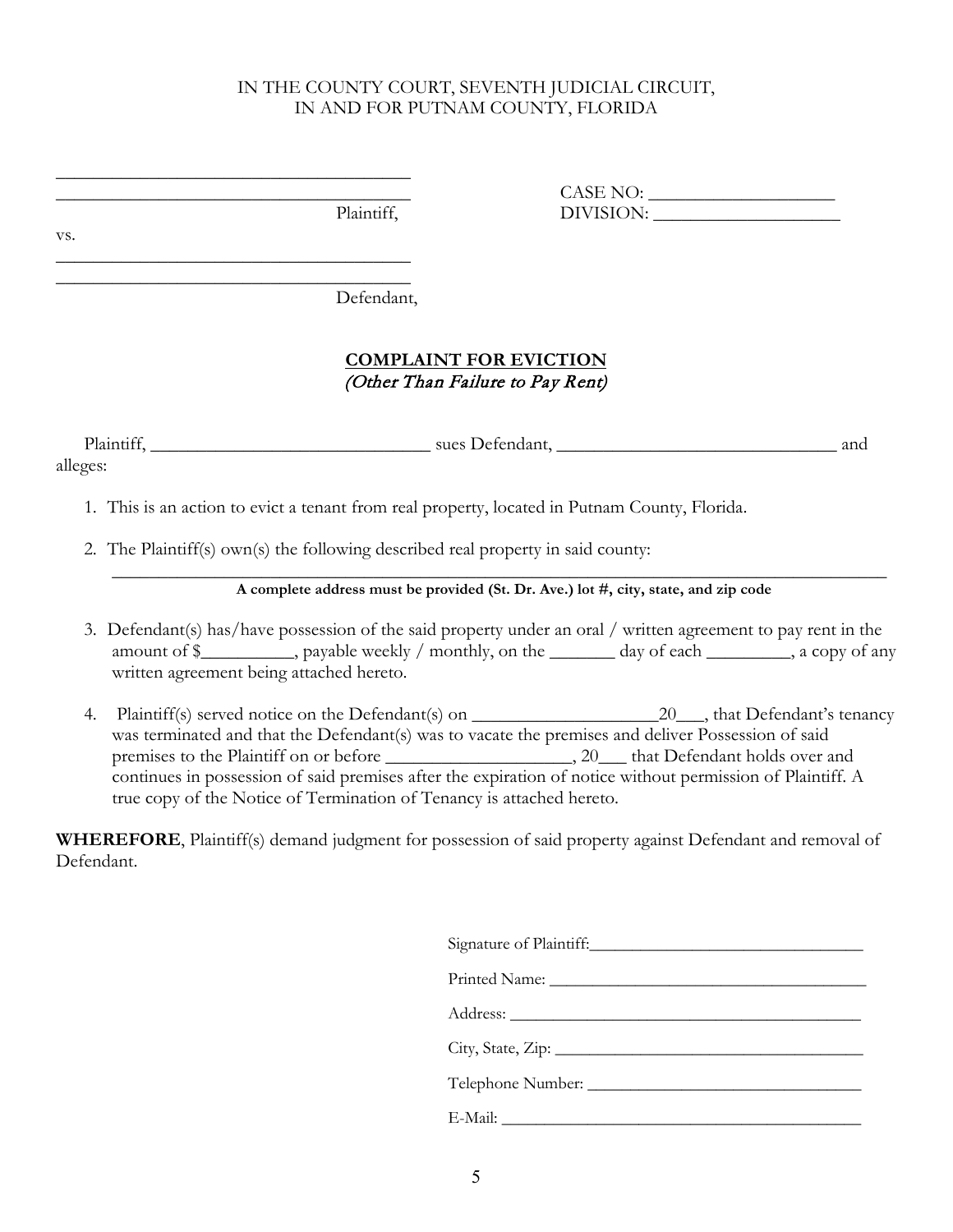

## **2 COUNT EVICTION INSTRUCTIONS** (Residential Use Only)

Please note: Property Owners may authorize a Property Manager or another person to act as their agent. If you are a corporation, LLC or LLP please refer to the Florida Statutes as to who can appear. This authorization will allow the agent to complete documents necessary to evict a tenant for **TERMINATION OF RENTAL AGREEMENT**, this includes the fifteen day (15) notice and the complaint form. **If a hearing is scheduled, it is required that the owner or owner's attorney appear for the hearing.**

- 1. Complete Landlord(s) and Tenant(s) Name. **(Fill in all blank spaces)**
- 2. Indicate the complete physical location of the property from which the tenant(s) is/are to be evicted. **(Include: lot numbers, unit numbers, city, state and zip)**
- 3. The Landlord/Agent(s) may not accept any money after the Eviction has been filed. If the defendant comes to you with money, instruct them to deposit the money with the court. Let them know there is a clerk fee that is attached, which is 3% of the first \$500.00, then 1.5% thereafter.
- 4. The filing fee for removal of tenant(s) is \$185.00. There is also an additional \$10.00 issue fee for each summons that needs to be issued (one summons per defendant). The eviction must be accompanied by:
	- a. The termination notice and a copy of any written rental agreement, if any.
	- b. The original set of documents for the court file and two (2) copies of all documents filed for each defendant you are evicting. (Do not include children).
	- c. We will need 2 self-addressed, stamped envelopes for the landlord and each tenant.
- 5. The Sheriff's fee for service of the eviction summons is \$40.00 per defendant.
- 6. Notify the court if the tenant(s) vacate the premises after the service of the eviction summons by the Sheriff's Office.

**NOTE: The Clerk's Office cannot give legal advice to you or interpret the law for you. Information regarding evictions may be obtained from the Florida Statutes Chapter 83. You can link to this and other information by visiting our website at clerk.putnamfl.com and looking in County Civil Department.**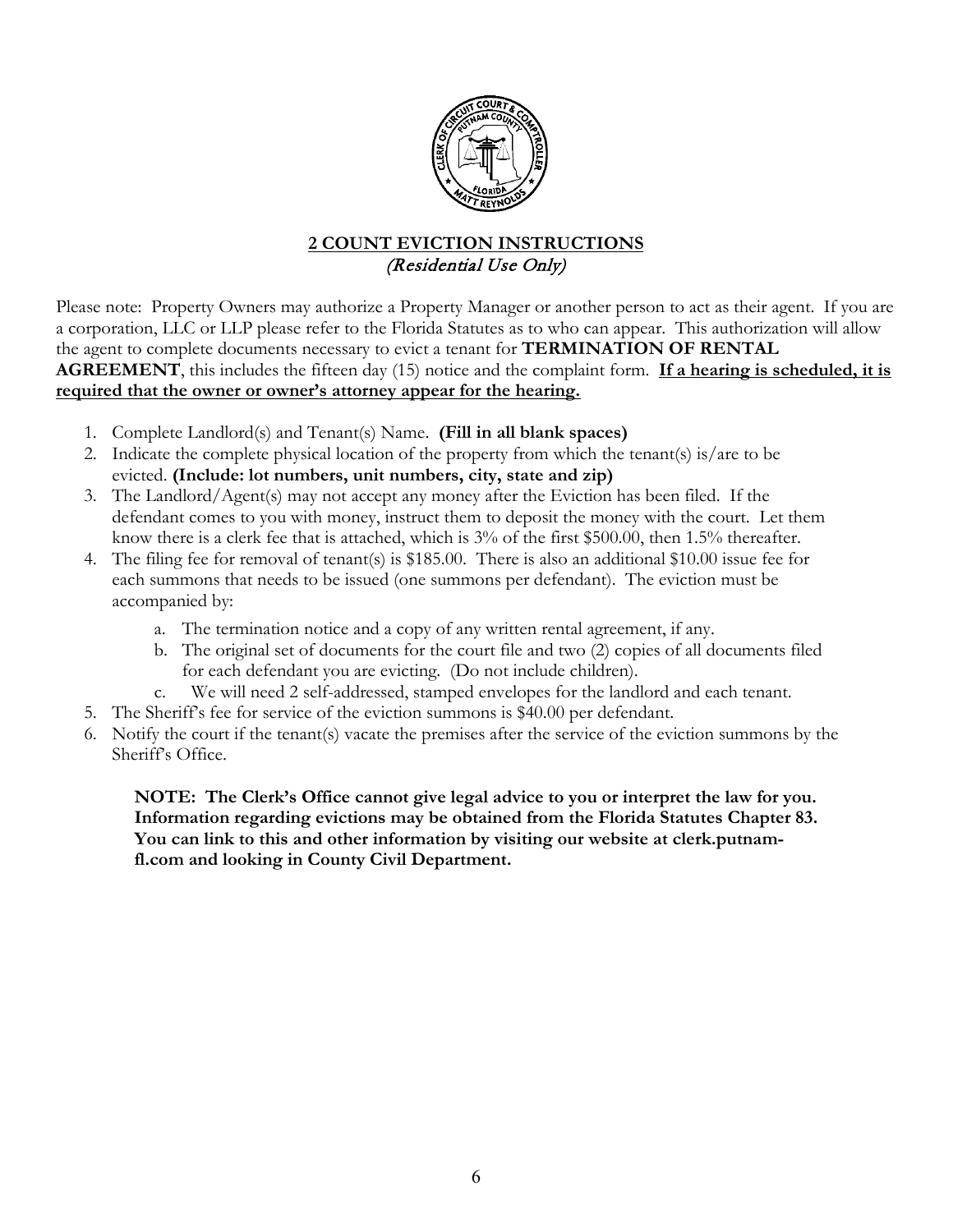### IN COUNTY COURT, SEVENTH JUDICIAL CIRCUIT, IN AND FOR PUTNAM COUNTY, FLORIDA

COUNTY CIVIL DIVISION

CASE NO. **\_\_\_\_\_\_\_\_\_\_\_\_\_\_\_\_\_**

 $\mathcal{L}_\text{max}$  , and the set of the set of the set of the set of the set of the set of the set of the set of the set of the set of the set of the set of the set of the set of the set of the set of the set of the set of the Plaintiff, vs.  $\overline{\phantom{a}}$  , and the set of the set of the set of the set of the set of the set of the set of the set of the set of the set of the set of the set of the set of the set of the set of the set of the set of the set of the s  $\mathcal{L}_\text{max}$  , where  $\mathcal{L}_\text{max}$  , we are the set of the set of the set of the set of the set of the set of the set of the set of the set of the set of the set of the set of the set of the set of the set of the set of Defendant,  $\overline{\phantom{a}}$ 

\_\_\_\_\_\_\_\_\_\_\_\_\_\_\_\_\_\_\_\_\_\_\_\_\_\_\_\_\_\_\_\_\_\_\_\_\_\_\_

### **COMPLAINT TO EVICT TENANT AND SUIT FOR MONEY DAMAGES (Other Than Failure to Pay Rent)**

The Plaintiff sues the Defendant and alleges:

- 1. Landlord is the owner of the following described property in Putnam County, Florida.
- 2. On the \_\_\_\_\_\_\_ day of \_\_\_\_\_\_\_\_\_\_\_\_\_\_, \_\_\_\_\_\_\_, landlord entered into a (written/oral) agreement with the tenant.

 $\mathcal{L}_\text{max}$  and  $\mathcal{L}_\text{max}$  and  $\mathcal{L}_\text{max}$  and  $\mathcal{L}_\text{max}$  and  $\mathcal{L}_\text{max}$  and  $\mathcal{L}_\text{max}$ 

- 3. Said agreement required the tenant to pay \$\_\_\_\_\_\_\_\_\_\_\_\_ for rent per (month/week) commencing the \_\_\_\_\_\_\_\_\_ day of \_\_\_\_\_\_\_\_\_\_\_\_\_\_\_\_, \_\_\_\_\_\_\_\_\_\_.
- 4. On the day of day  $\frac{1}{2}$  day of  $\frac{1}{2}$ ,  $\frac{1}{2}$ , landlord gave written notice to the tenant Terminating the rental agreement, a copy of said notice is attached to plaintiff's complaint.
- 5. Tenant holds over and refuses to vacate the Premises.

WHEREFORE, landlord prays that this court will grant him possession of the premises, and cost.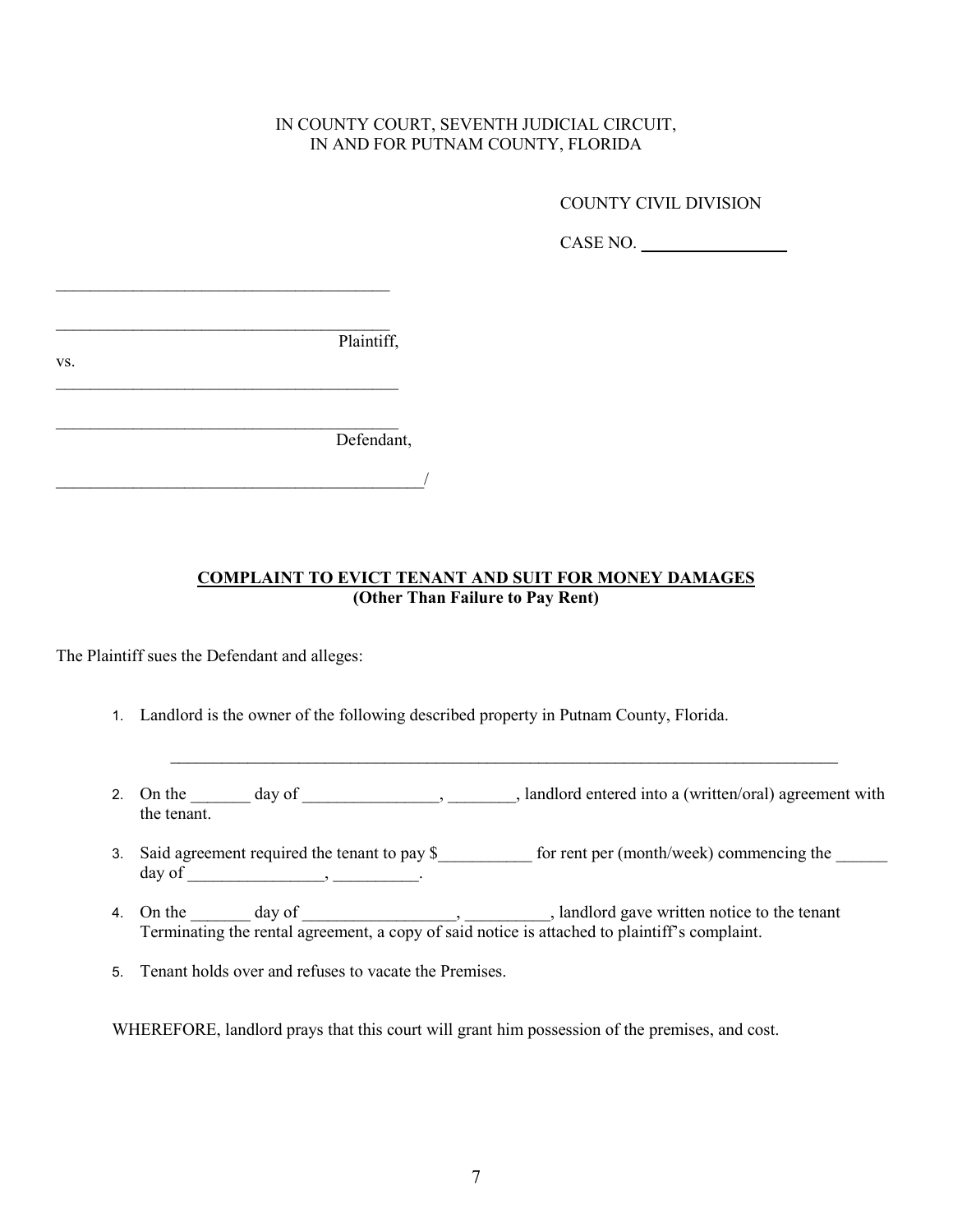#### **COUNT II – DAMAGES**

4. This is an action for damages that do not exceed \$15,000.00

5. Plaintiff restates those allegations contained in paragraphs 1 through 5 above.

6. Defendant(s) owes Plaintiff rent in the amount of  $\$$ .

WHEREFORE, Plaintiff demands Judgment for possession of the property, and damages in the amount of \$\_\_\_\_\_\_\_\_\_\_, and costs of this action.

| Print Name & Title    |  |
|-----------------------|--|
| <b>Street Address</b> |  |
| City/State/Zip        |  |

\_\_\_\_\_\_\_\_\_\_\_\_\_\_\_\_\_\_\_\_\_\_\_\_\_\_\_\_\_\_\_\_\_\_\_\_\_\_

e-mail address

Sworn to and subscribed before me on this day of \_\_\_\_\_\_\_\_\_\_\_\_\_\_\_\_\_\_\_, 20\_\_.

who is/are personally known to me or has/have produced as By <u>identification</u>

By:  $\frac{1}{\text{Deputy Clearly}}$ 

Notary Public Signature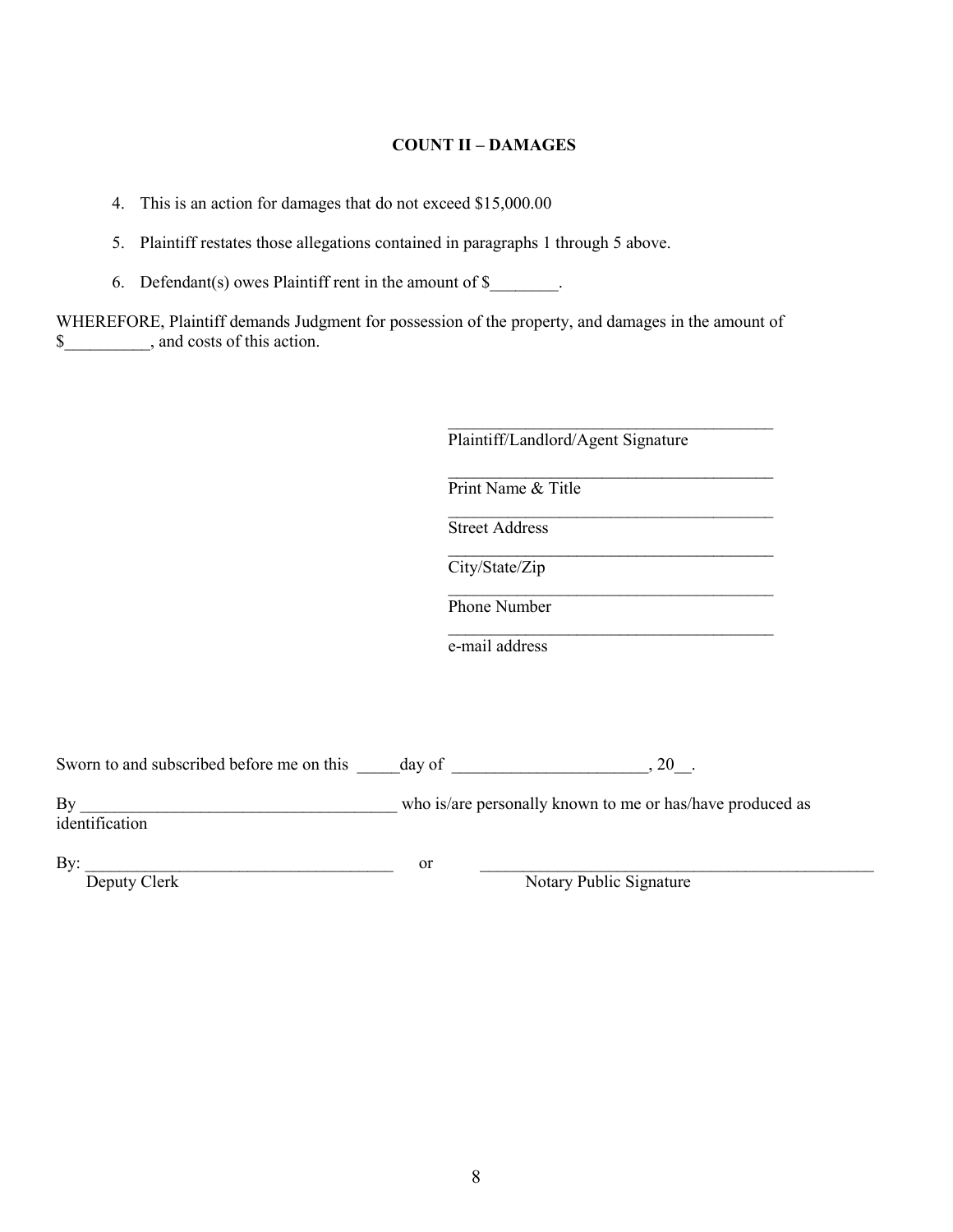## **NON MILITARY AFFIDAVIT**

When should this form be used?

(SCRA) Service Members Civil Relief Act

This form should be used if you **KNOW OR DO NOT KNOW** whether the other party in your case is on Active duty in a branch of the military service of the United States. "Active duty" includes reserve personnel of the Army, Navy Air Force, Marine Corps, and Coast Guard, and members of the Florida National Guard who have been called to active duty for more than thirty (30) days. Even if you believe that the other party **never** or **would never** join the military, you must show that court proof that he or she is not a member of the military. Therefore, you may need to use this form to provide the court with such proof.

This website will provide you with the current active military status of an individual enlisted In the Army, Navy, Air Force, and Marines. **http://www.dmdc.osd**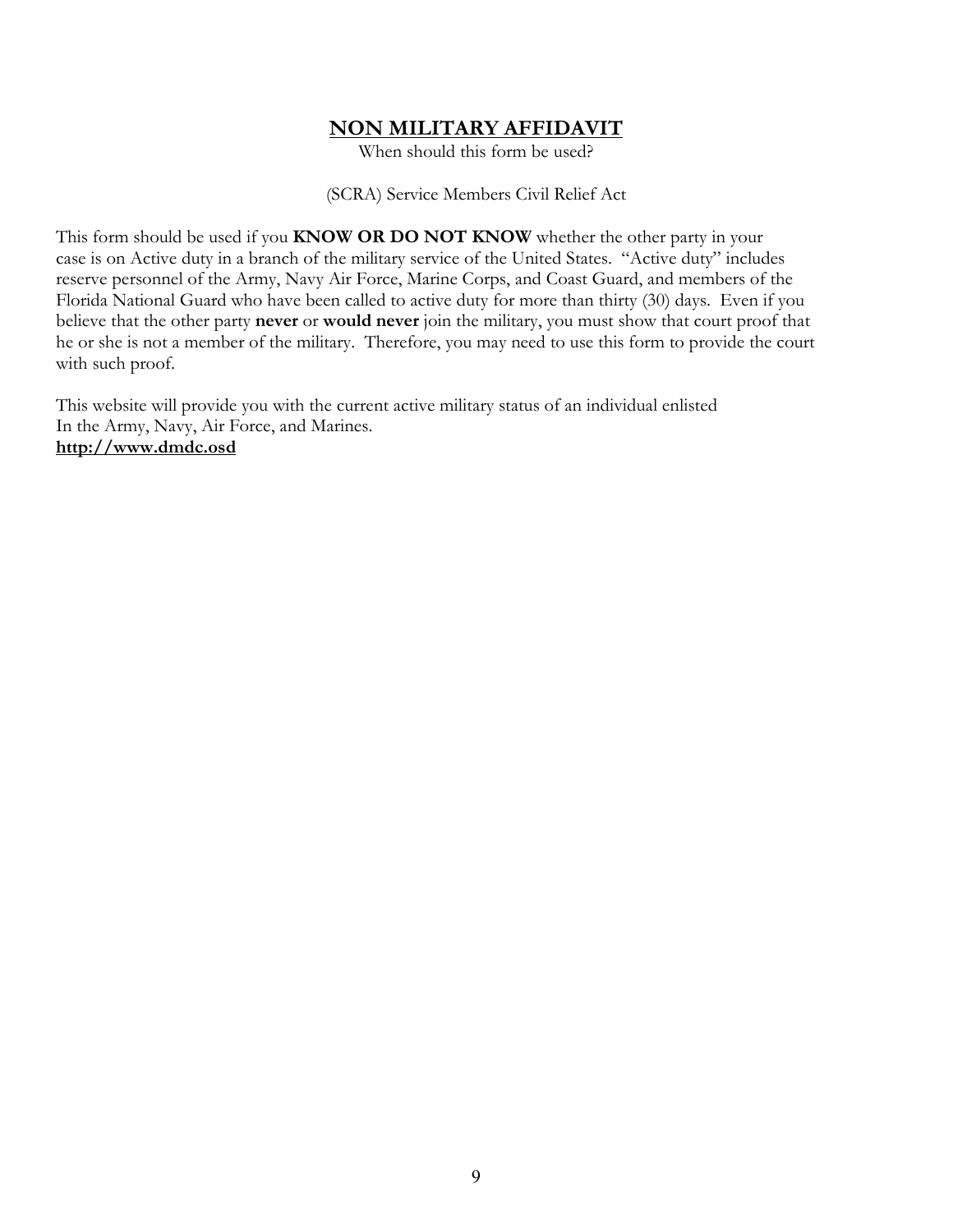### IN THE COUNTY COURT, SEVENTH JUDICIAL CIRCUIT IN AND FOR PUTNAM COUNTY, FLORIDA

|        | Plaintiff, |             |  |
|--------|------------|-------------|--|
| $-VS-$ |            | CASE NO.:   |  |
|        |            | DIVISION 63 |  |
|        |            |             |  |
|        | Defendant, |             |  |

# **AFFIDAVIT OF MILITARY SERVICE**

I, {full legal name} \_\_\_\_\_\_\_\_\_\_\_\_\_\_\_\_\_\_\_\_\_\_\_\_\_\_\_\_\_\_\_\_\_\_\_\_\_\_\_\_\_\_\_\_\_\_\_\_\_\_\_\_\_, am the Plaintiff in this case. To support my application for a default to comply with the Service members Civil Relief Act (formerly known as Soldiers' and Sailors' Civil Relief Act of 1940), I swear or affirm that the following information is true: [please choose only one]

1. \_\_\_ I know of my own personal knowledge that the Defendant IS on active duty in the military service of the United States.

2.  $\Box$  I know of my own personal knowledge that Defendant IS NOT now on active duty in the military service of the United States, nor has the Defendant been on active military service of the United States within a period of thirty (30) days immediately before this date. "Active Service" includes reserve members of the Army, Navy, Air Force, Coast Guard, and Marines who have been ordered to report for active duty and members of the Florida National Guard who have been ordered to report to active duty for a period of more than thirty (30) days.

3. \_\_\_ I have contacted the military services of the United States and the U.S. Public Health Service and have obtained certificates showing that the Defendant is not on active duty status. These certificates are attached.

\_\_\_\_\_\_\_\_\_\_\_\_\_\_\_\_\_\_\_\_\_\_\_\_\_\_\_\_\_\_\_\_\_\_\_\_\_\_\_\_\_\_\_\_\_\_\_\_\_\_\_\_\_\_\_\_\_\_\_\_\_\_\_\_\_\_\_\_\_\_\_\_\_\_\_\_\_\_\_\_\_\_ \_\_\_\_\_\_\_\_\_\_\_\_\_\_\_\_\_\_\_\_\_\_\_\_\_\_\_\_\_\_\_\_\_\_\_\_\_\_\_\_\_\_\_\_\_\_\_\_\_\_\_\_\_\_\_\_\_\_\_\_\_\_\_\_\_\_\_\_\_\_\_\_\_\_\_\_\_\_\_\_\_\_ \_\_\_\_\_\_\_\_\_\_\_\_\_\_\_\_\_\_\_\_\_\_\_\_\_\_\_\_\_\_\_\_\_\_\_\_\_\_\_\_\_\_\_\_\_\_\_\_\_\_\_\_\_\_\_\_\_\_\_\_\_\_\_\_\_\_\_\_\_\_\_\_\_\_\_\_\_\_\_\_\_\_ \_\_\_\_\_\_\_\_\_\_\_\_\_\_\_\_\_\_\_\_\_\_\_\_\_\_\_\_\_\_\_\_\_\_\_\_\_\_\_\_\_\_\_\_\_\_\_\_\_\_\_\_\_\_\_\_\_\_\_\_\_\_\_\_\_\_\_\_\_\_\_\_\_\_\_\_\_\_\_\_\_\_

4. \_\_\_ I have attempted to determine the military status of the Defendant, but do not have sufficient information. This is what I have done to determine whether or not Defendant is on active duty in the United States military:

I have no reason to believe that s/he is on active at this time.

I hereby certify that a true and correct copy of the Affidavit of Military Service will be included with the initial serve of process to the above named Defendant(s).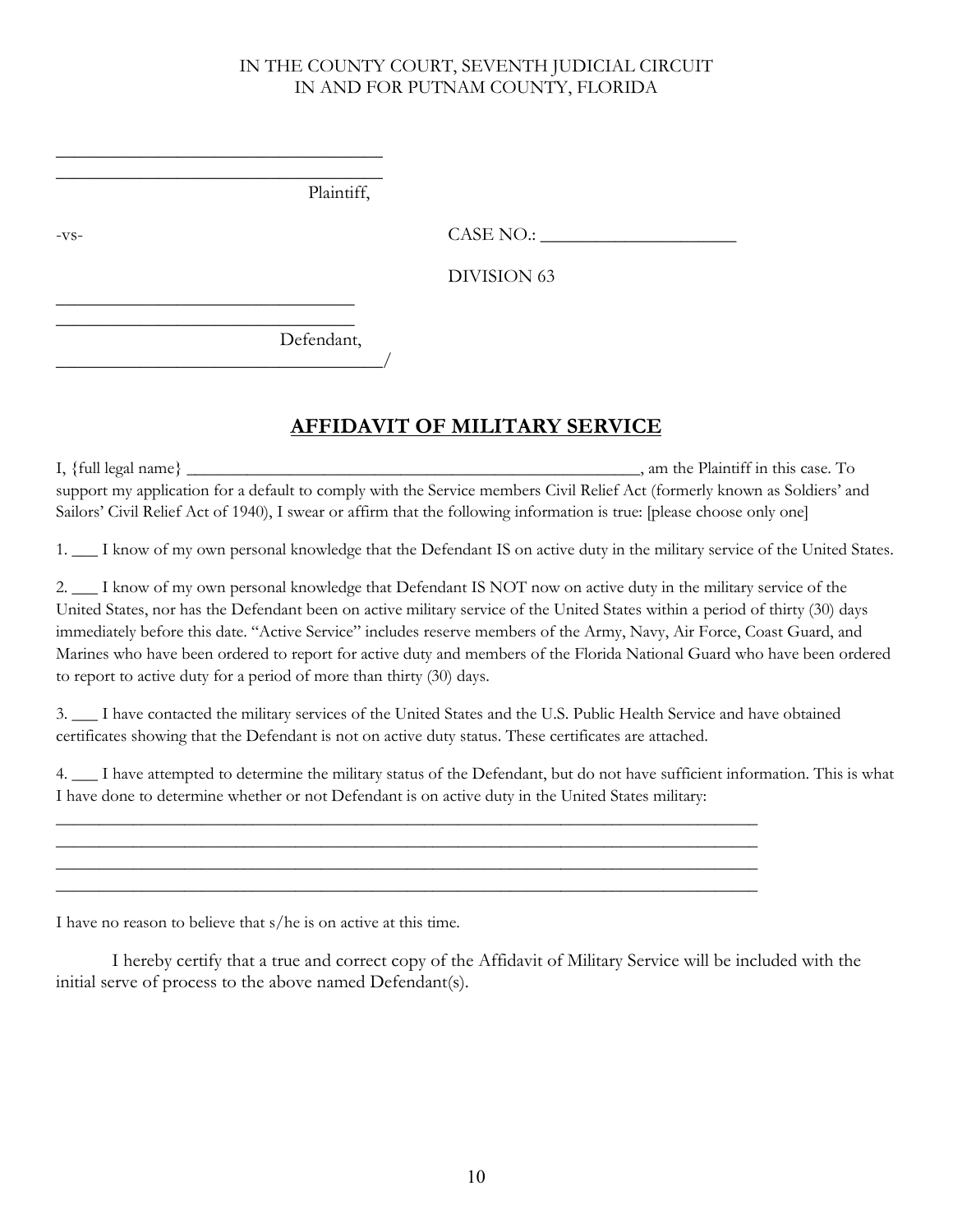**I understand that I am swearing or affirming under oath to the truthfulness of the claims made in this affidavit and that the punishment for knowingly making a false statement includes fines and/or imprisonment.**

Dated:\_\_\_\_\_\_\_\_\_\_\_\_\_\_\_\_\_\_\_\_\_\_\_ \_\_\_\_\_\_\_\_

| City, State, Zip: |
|-------------------|
|                   |
| E-Mail            |

#### STATE OF FLORIDA COUNTY OF PUTNAM

Sworn to or affirmed and signed before me on \_\_\_\_\_\_\_\_\_\_\_\_\_ by \_\_\_\_\_\_\_\_\_\_\_\_\_\_\_\_\_\_\_\_\_\_\_\_\_\_\_\_\_\_.

#### NOTARY PUBLIC or DEPUTY CLERK

\_\_\_\_\_\_\_\_\_\_\_\_\_\_\_\_\_\_\_\_\_\_\_\_\_\_\_\_\_\_\_\_\_\_\_\_\_\_\_\_\_\_\_\_\_ [Print, type, or stamp commissioned name of notary or clerk.]

\_\_\_\_\_\_\_\_\_\_\_\_\_\_\_\_\_\_\_\_\_\_\_\_\_\_\_\_\_\_\_\_\_\_\_\_\_\_\_\_\_\_\_\_\_

\_\_\_ Personally known

\_\_\_ Produced identification

\_\_\_ Type of identification produced \_\_\_\_\_\_\_\_\_\_\_\_\_\_\_\_\_\_\_\_\_\_\_\_\_\_\_\_\_\_\_\_\_\_\_\_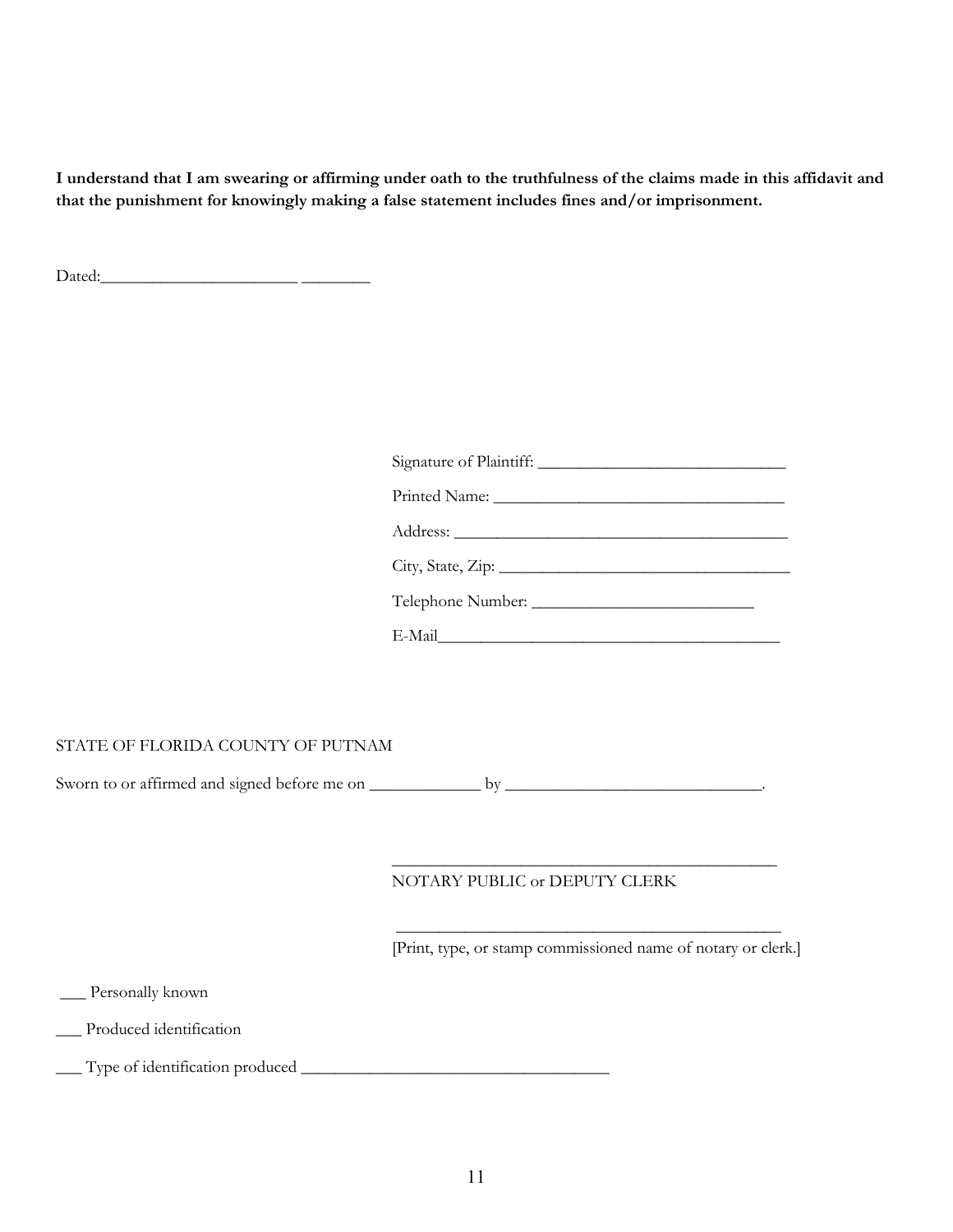## IN THE COUNTY COURT, SEVENTH JUDICIAL CIRCUIT, IN AND FOR PUTNAM COUNTY, FLORIDA

\_\_\_\_\_\_\_\_\_\_\_\_\_\_\_\_\_\_\_\_\_\_\_\_\_\_\_\_\_\_\_ CASE NO:. \_\_\_\_\_\_\_\_\_\_\_\_\_\_\_\_\_

 $\overline{\phantom{a}}$  , where  $\overline{\phantom{a}}$  , where  $\overline{\phantom{a}}$  , where  $\overline{\phantom{a}}$ 

Plaintiff(s) DIVISION: 63

vs..

 $\overline{\phantom{a}}$  , where  $\overline{\phantom{a}}$  , where  $\overline{\phantom{a}}$  , where  $\overline{\phantom{a}}$  Defendant(s)  $\frac{1}{2}$ 

 $\mathcal{L}_\text{max}$  , where  $\mathcal{L}_\text{max}$  and  $\mathcal{L}_\text{max}$  and  $\mathcal{L}_\text{max}$ 

## **CONSENT TO CASE CLOSURE AFTER 90 DAYS OF INACTIVITY** Eviction – Possession Only

I, \_\_\_\_\_\_\_\_\_\_\_\_\_\_\_\_\_\_\_\_\_\_\_\_\_\_\_\_\_\_\_\_\_\_ (Plaintiff/Landlord) hereby consent, without further notice to the dismissal and closure of this case file after 90 days of inactivity have elapsed.

I hereby certify that a true and correct copy of the Consent will be furnished by U.S. mail or included with the initial serve of process to the above named Defendant(s).

DATED this  $\rule{1em}{0.15mm}$  day of  $\rule{1em}{0.15mm}$ , 20\_\_\_.

\_\_\_\_\_\_\_\_\_\_\_\_\_\_\_\_\_\_\_\_\_\_\_\_\_\_\_\_\_\_\_\_\_\_\_\_ Plaintiff/Landlord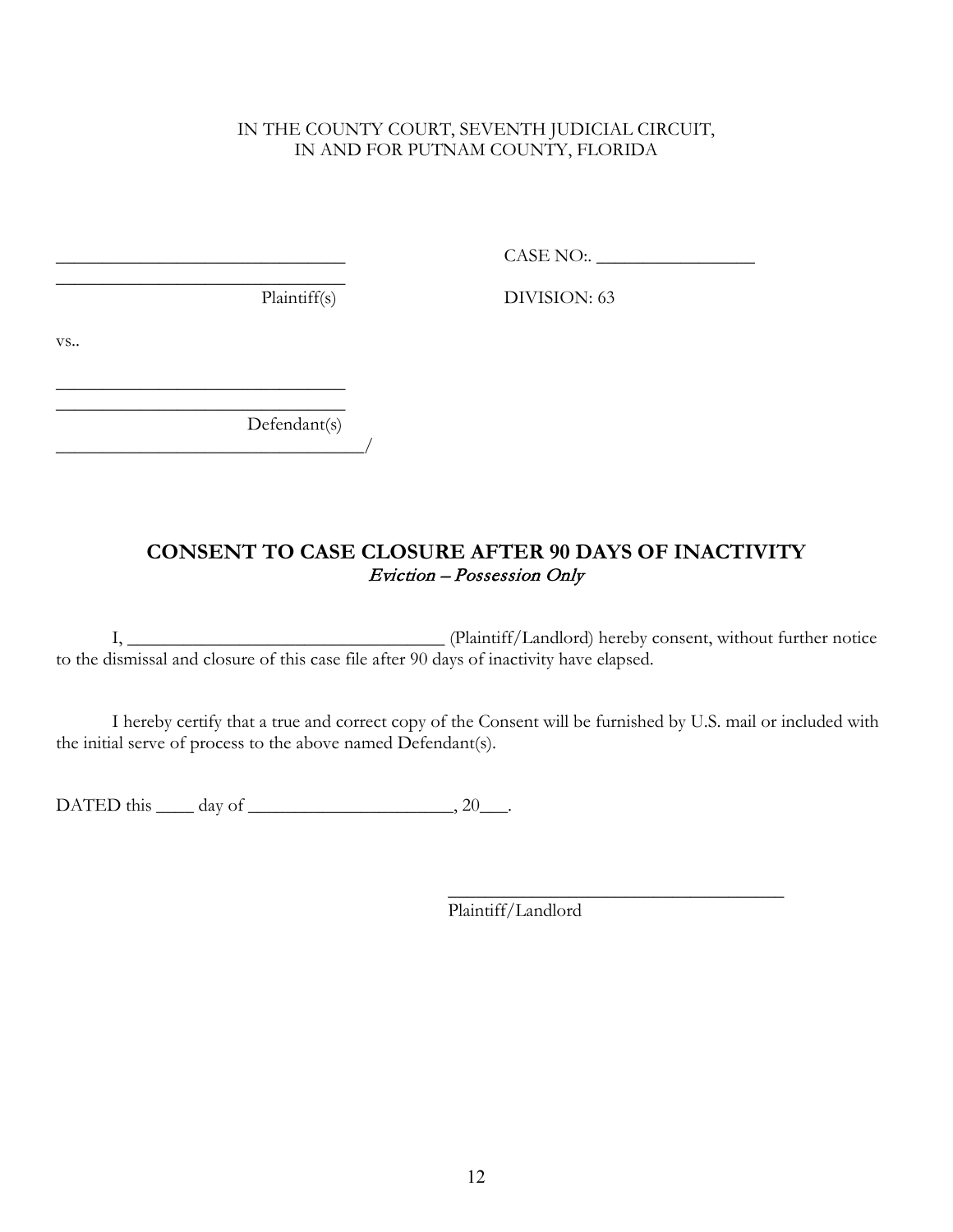### **POSSESSION**

#### IF THE DEFENDANT FILES AN ANSWER

If the Defendant files an answer (and posted the rent money, if applicable), the case will be set for hearing before the County Judge to determine if and when the defendant has to vacate the property (and who is to receive the money in the Court Registry, if applicable.)

#### IF NO ANSWER IS FILED AFTER 5 DAYS

If the Defendant fails to vacate or file a written answer within the 5 days as required by the summons, the landlord will be entitled to a Default.

The landlord should come to the Clerk's office to file a Motion for Default and motion for Final Judgment of Possession.

The case file will be taken to the County Judge. If the Judge finds that the landlord has met all the requirements and is entitled to possession of the premises, then he will enter an order for the Clerk to issue a Writ of Possession.

#### SHERIFF TO SERVE WRIT OF POSSESSION

The sheriff will serve the Writ of Possession on the Tenant. The writ gives the defendant 24 hours to vacate. The service fee for the Writ of Possession is \$90.00.

If the defendant fails to move within 24 hours, the sheriff can physically remove the tenant from the property.

Exception: the tenant has 24 hours to remove his mobile home from the landlord's property or 10 days of it is located in a mobile home park.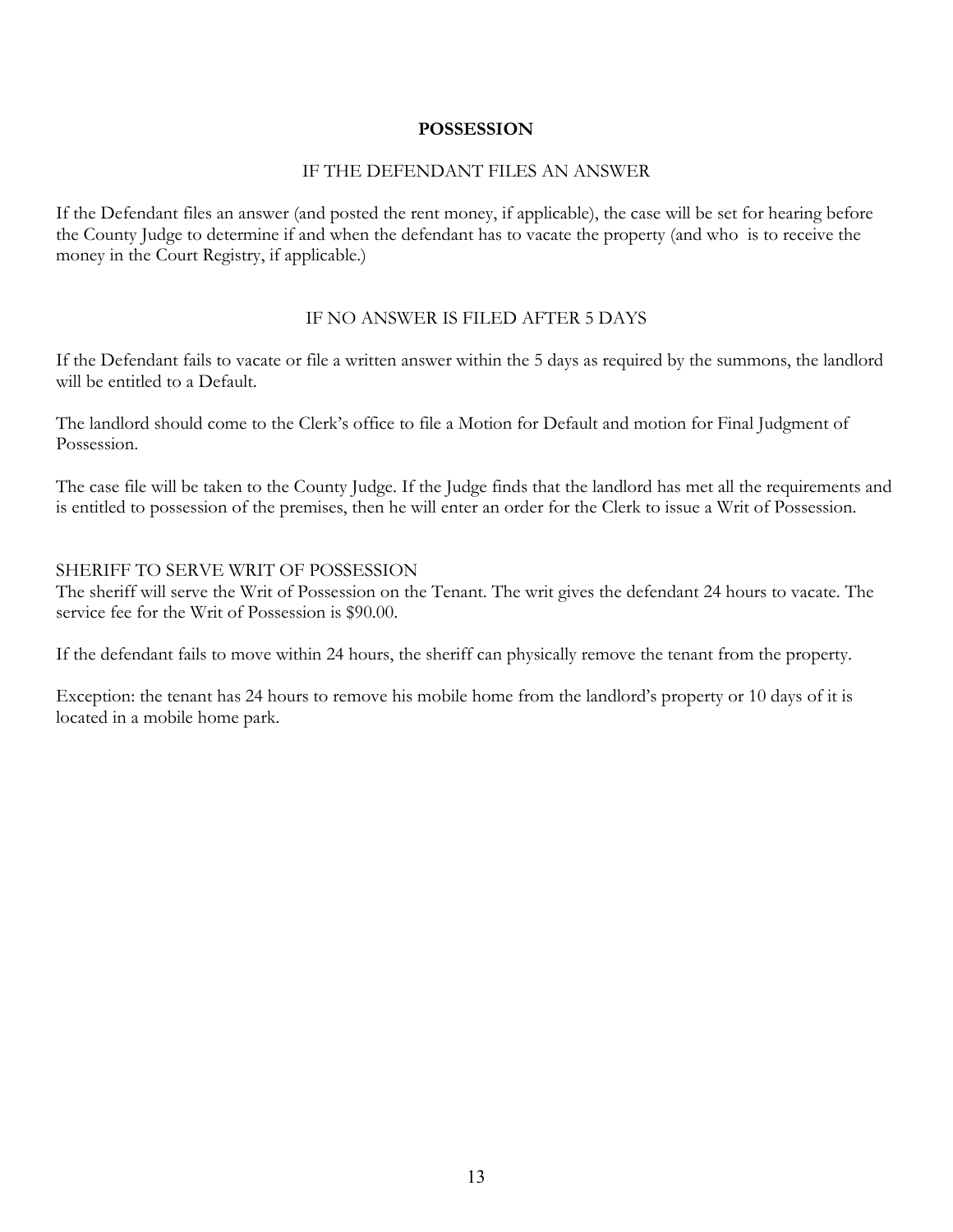#### **IN THE COUNTY COURT, SEVENTH JUDICIAL CIRCUIT, IN AND FOR PUTNAM COUNTY, FLORIDA**

CASE NO. DIVISION: 63

Plaintiff,

vs.

Defendant,

## **MOTION FOR DEFAULT & MOTION FOR ORDER FOR POSSESSION**

Plaintiff(s) move for default against the defendant(s) \_\_\_\_\_\_\_\_\_\_\_\_\_\_\_\_\_\_\_\_\_\_\_\_\_\_

For failure to

 $\Box$  serve any papers on the undersigned or file any papers as required by law.

 $\mathcal{L}_\text{max}$  and  $\mathcal{L}_\text{max}$  and  $\mathcal{L}_\text{max}$  and  $\mathcal{L}_\text{max}$  and  $\mathcal{L}_\text{max}$  and  $\mathcal{L}_\text{max}$ 

deposit rent in the court registry as required by law.

Plaintiff(s)

#### **DEFAULT**

A default is hereby entered in this action against the Defendant named in the foregoing motion for failure to:

serve or file any papers as required by law.

deposit rent in the court registry as required by law.

Dated this  $\_\_\_$  day of  $\_\_\_\_\_\_\_\$ 

 TIM SMITH CLERK OF COUNTY COURT

\_\_\_\_\_\_\_\_\_\_\_\_\_\_\_\_\_\_\_\_\_\_\_\_\_\_\_\_\_\_\_\_\_

 $\operatorname{By:}$ 

Deputy Clerk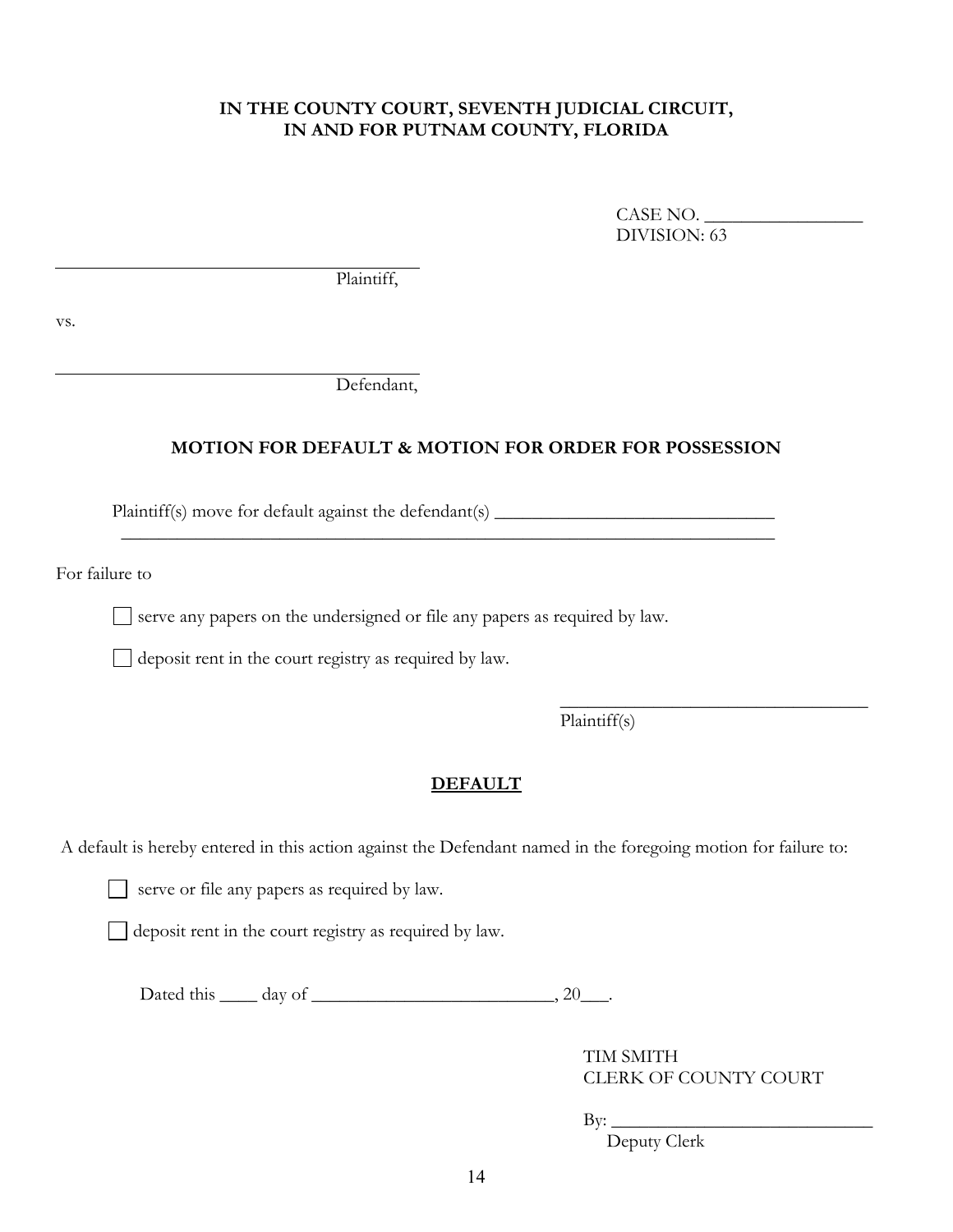## **DAMAGES (AFTER THE TENANT HAS MOVED)**

#### IF NO ANSWER IS FILED AFTER 20 DAYS

If the defendant fails to file a written answer, within 20 days as required by the summons (provided the tenant was personally served), the landlord The landlord should come to the Clerk's office to file an Affidavit as to Damages with supporting documents.

The landlord must supply the Clerk's office with a current address before the Final Hearing can be set.

The affidavit will be forwarded to the Judge's office for a Notice of Hearing to be prepared.

This Notice of Hearing must be personally served on the Defendant, therefore a \$40.00 service is required.

If the Landlord establishes his claim at the Final Hearing a judgment will be entered.

### THE EFFECT OF A MONEY JUDGMENT

The landlord should know that getting a money judgment against the tenant does not mean he will get the money. The Judge can not order anyone to pay a judgment. The purpose of the court is to apply the law to the facts presented and determine who is legally indebted to whom and how much money is owed. Entry of a judgment allows the party winning the suit to legally proceed to collect the judgment.